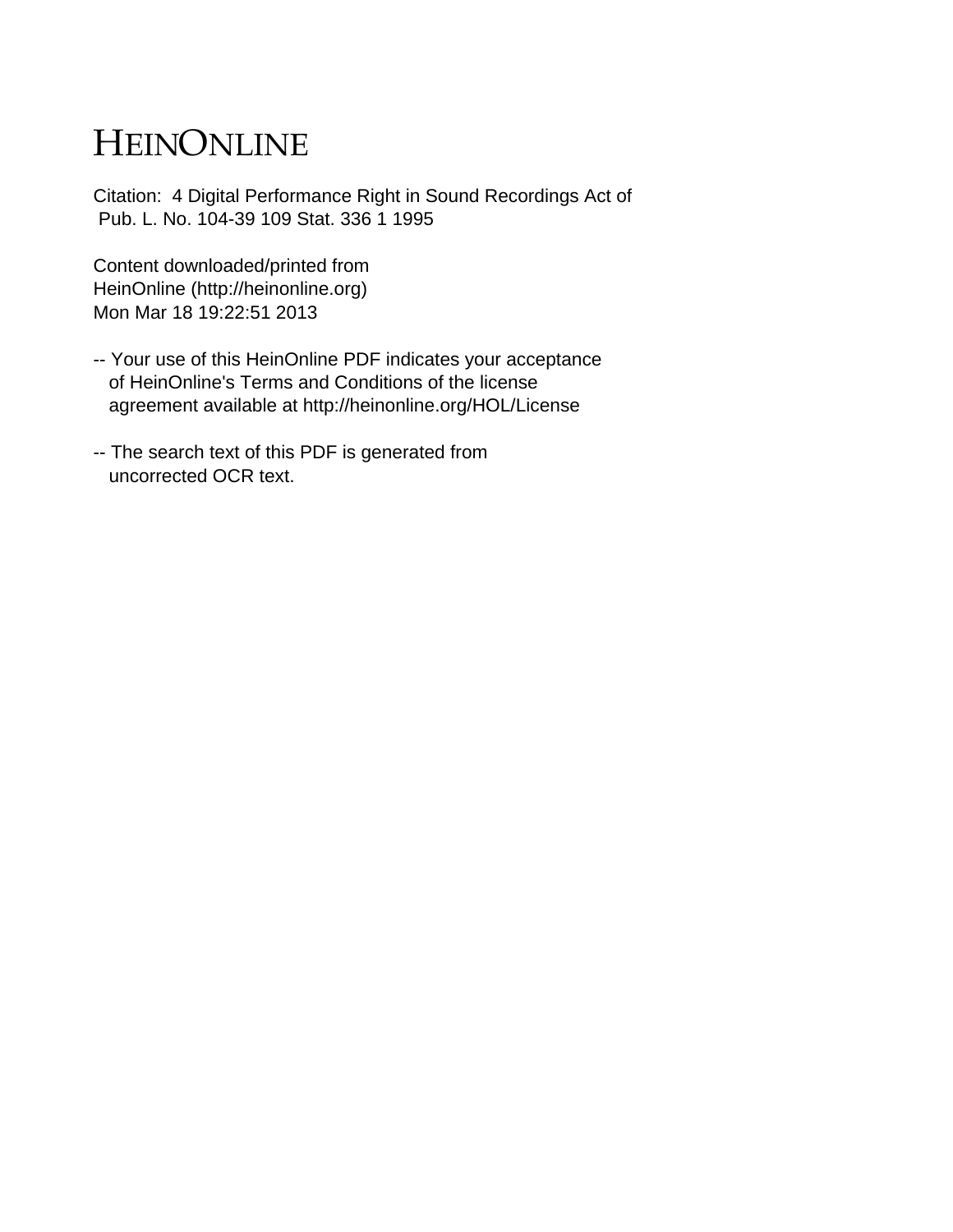104TH CONGRESS<br>1st Session

# **S. 227**

To amend title **17,** United States Code, to provide an exclusive right to perform sound recordings publicly by means of digital transmissions, and for other purposes.

# IN THE SENATE OF THE UNITED STATES

JANUARY 13 (legislative day, JANUARY **10), 1995** Mr. HATCH (for himself and Mrs. FEINSTEIN) introduced the following bill; which was read twice and referred to the Committee on the Judiciary

# **A BILL**

- To amend title 17, United States Code, to provide an exclusive right to perform sound recordings publicly by means of digital transmissions, and for other purposes.
	- *1 Be it enacted by the Senate and House of Representa-*
	- 2 *tives of the United States of America in Congress assembled,*

## **3 SECTION 1. SHORT TITLE.**

 $\mathbf{I}$ 

- 4 This Act may be cited as the "Digital Performance
- *5* Right in Sound Recordings Act of 1995".
- 6 **SEC. 2. EXCLUSIVE RIGHTS IN COPYRIGHTED WORKS.**
- **7** Section **106** of title **17,** United States Code, is 8 amended-

L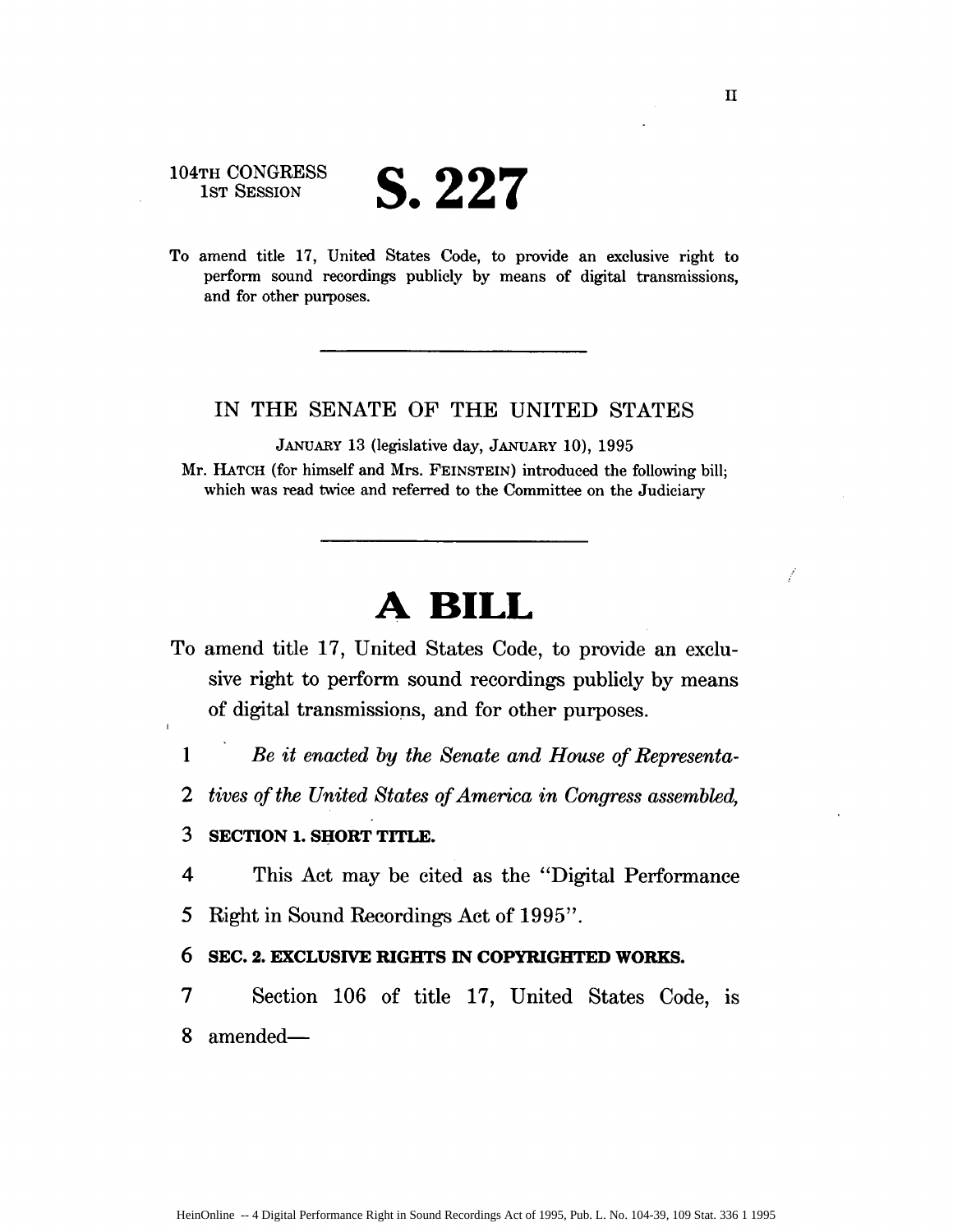| $\mathbf{1}$ | $(1)$ in paragraph $(4)$ by striking "and" after      |
|--------------|-------------------------------------------------------|
| $\mathbf 2$  | the semicolon;                                        |
| 3            | $(2)$ in paragraph $(5)$ by striking the period and   |
| 4            | inserting "; and"; and                                |
| 5            | (3) by adding at the end the following:               |
| 6            | "(6) in the case of sound recordings, to perform      |
| 7            | the copyrighted work publicly by means of a digital   |
| 8            | transmission.".                                       |
| 9            | SEC. 3. SCOPE OF EXCLUSIVE RIGHTS IN SOUND RECORD-    |
| 10           | INGS.                                                 |
| 11           | Section 114 of title 17, United States Code, is       |
| 12           | amended-                                              |
| 13           | (1) in subsection (a) by striking "and $(3)$ " and    |
| 14           | replacing it with " $(3)$ and $(6)$ ";                |
| 15           | $(2)$ in subsection (b) by deleting from the first    |
| 16           | sentence "phonorecords, or of copies of motion pic-   |
| 17           | tures and other audiovisual works," and inserting     |
| 18           | "phonorecords or copies";                             |
| 19           | (3) by striking subsection (d) and replacing it       |
| 20           | with the following new subsection (d):                |
| 21           | "(d) LIMITATIONS ON EXCLUSIVE RIGHT.-Notwith-         |
| 22           | standing the provisions of section $106(6)$ —         |
| 23           | "(1) EXEMPT TRANSMISSIONS.—The perform-               |
| 24           | ance of a sound recording publicly by means of a      |
| 25           | digital transmission, other than as part of an inter- |

 $\bar{\mathcal{A}}$ 

HeinOnline -- 4 Digital Performance Right in Sound Recordings Act of 1995, Pub. L. No. 104-39, 109 Stat. 336 2 1995

 $\bullet$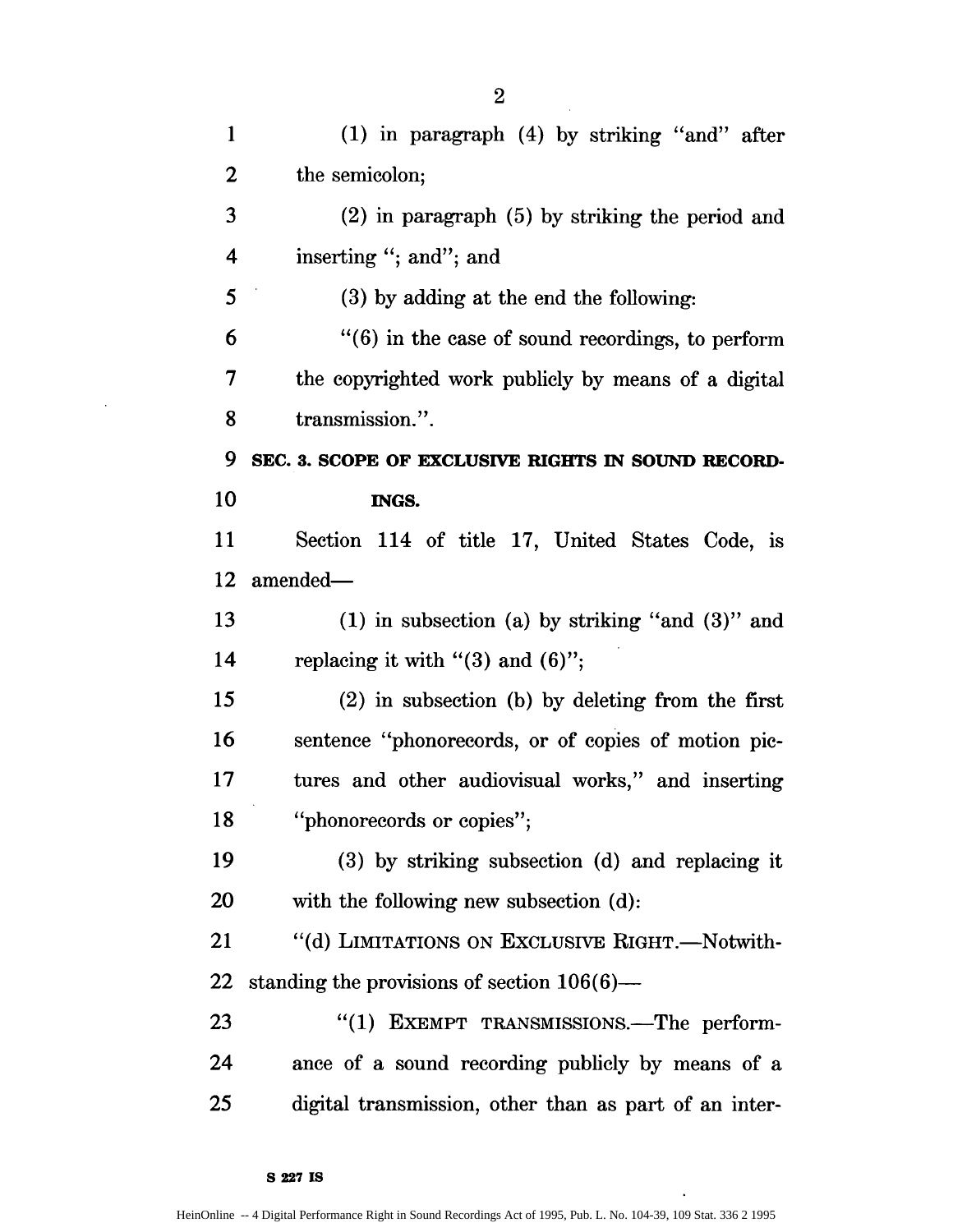| active service, is not an infringement of section |
|---------------------------------------------------|
| $106(6)$ if the performance is part of-           |
| "(A) a nonsubscription transmission, such         |
| as a nonsubscription broadcast transmission;      |
| "(B) a prior or simultaneous transmission         |
| incidental to a nonsubscription transmission,     |
| a feed received by and then<br>such as            |
| retransmitted by the nonsubscription transmit-    |
| ter: Provided, That such incidental trans-        |
| missions do not include any subscription trans-   |
| mission directly for reception by members of      |
| the public;                                       |
| $\cdot$ (C) a retransmission of a nonsubscription |
| broadcast transmission: Provided, That, in the    |
| case of a retransmission of a radio station's     |
| broadcast transmission, the transmission is not   |
| willfully or repeatedly retransmitted more than   |
| a radius of one hundred and fifty miles from      |
| the site of the radio broadcast transmitter;      |
| $\lq$ (D) a further transmission by a business,   |
| confined to its premises or the immediately sur-  |
| rounding vicinity, of a transmission described in |
|                                                   |
|                                                   |

 $\mathcal{A}^{\mathcal{A}}$ 

 $\sim$ 

 $\mathcal{L}_{\mathcal{A}}$ 

 $\ddot{\phantom{a}}$ 

24 or

**S 227 IS**

 $\hat{\mathcal{A}}$ 

3

 $\bar{\mathcal{A}}$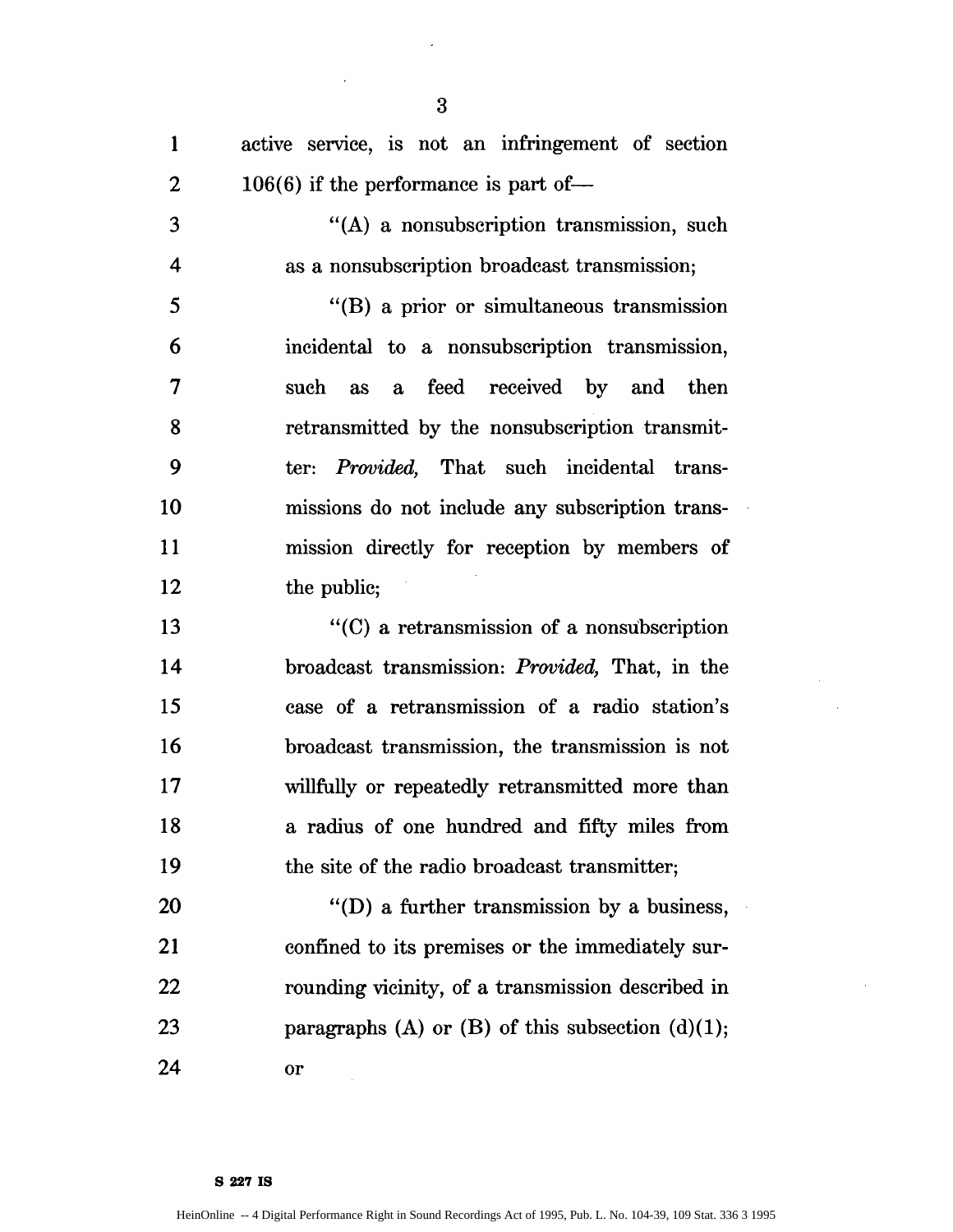| $\mathbf{1}$     | "(E) a retransmission otherwise subject to             |
|------------------|--------------------------------------------------------|
| $\boldsymbol{2}$ | liability, if such transmission is simultaneous        |
| 3                | with the primary transmission and authorized           |
| 4                | by the primary transmitter, and the primary            |
| 5                | transmitter has been licensed to publicly per-         |
| 6                | form the sound recording.                              |
| 7                | "(2) SUBSCRIPTION TRANSMISSIONS.—In the                |
| 8                | case of a subscription transmission, the performance   |
| 9                | of a sound recording publicly by means of a digital    |
| 10               | transmission shall be subject to statutory licensing,  |
| 11               | in accordance with subsection (f) of this section, if— |
| 12               | "(A) the transmission is not part of an                |
| 13               | interactive service; and                               |
| 14               | "(B) the transmission does not exceed the              |
| 15               | sound recording performance complement.                |
| 16               | "(3) RIGHTS NOT OTHERWISE LIMITED.-                    |
| 17               | "(A) Except as expressly provided herein,              |
| 18               | this section does not limit or impair the exclu-       |
| 19               | sive right to perform a sound recording publicly       |
| 20               | by means of a digital transmission under sec-          |
| 21               | tion $106(6)$ .                                        |
| 22               | "(B) Nothing in this section annuls or lim-            |
| 23               | its in any way—                                        |
| 24               | "(i) the exclusive right to publicly per-              |
| 25               | form a musical work, including by means                |

#### **S 227 IS**

 $\bar{\mathcal{A}}$ 

 $\mathcal{L}_{\mathcal{A}}$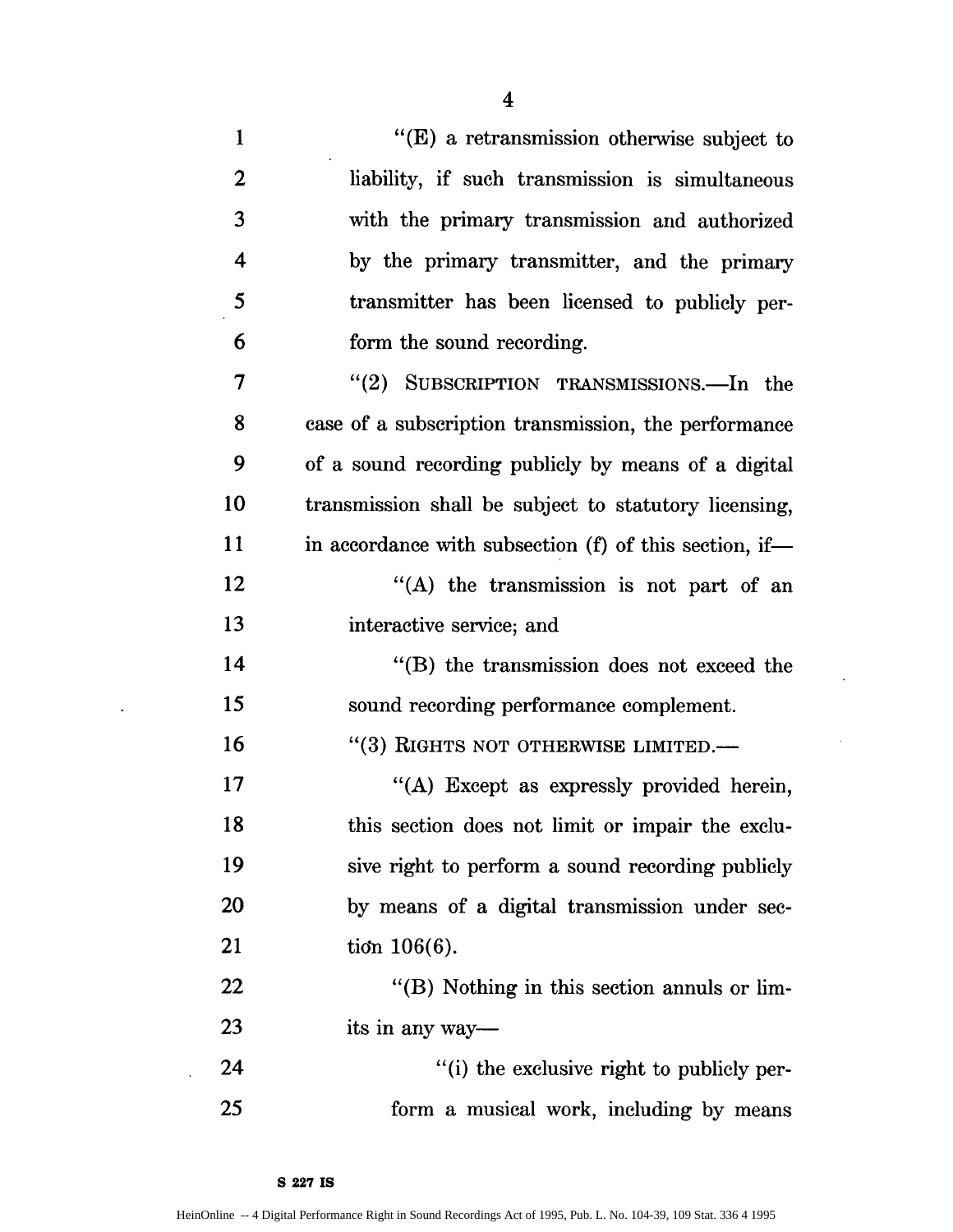| $\mathbf{1}$            | of a digital transmission, under section                      |
|-------------------------|---------------------------------------------------------------|
| $\boldsymbol{2}$        | 106(4),                                                       |
| 3                       | "(ii) the exclusive rights to reproduce                       |
| $\overline{\mathbf{4}}$ | and distribute a sound recording or the                       |
| 5                       | musical work embodied therein under sec-                      |
| 6                       | tions $106(1)$ and $106(3)$ , including by                    |
| 7                       | means of a digital phonorecord delivery as                    |
| 8                       | defined in section 115, or                                    |
| 9                       | "(iii) any other rights under any other                       |
| 10                      | clause of section 106, or remedies available                  |
| 11                      | under this title, as such rights or remedies                  |
| 12                      | exist either before or after the date of en-                  |
| 13                      | actment of this Act."; and                                    |
| 14                      | $\lq(4)$ by adding after subsection (d) the follow-           |
| 15                      | ing:                                                          |
| 16                      | "(e) AUTHORITY FOR NEGOTIATIONS .- Any copy-                  |
|                         | 17 right owners of sound recordings and any entities perform- |
|                         | 18 ing sound recordings affected by this section may nego-    |
| 19                      | tiate and agree upon the terms and rates of royalty pay-      |
| 20                      | ments for the performance of such sound recordings and        |
| 21                      | the proportionate division of fees paid among copyright       |
| 22                      | owners, and may designate common agents to negotiate,         |
| 23                      | agree to, pay, or receive such royalty payments.              |
| 24                      | ``(f)<br>LICENSES FOR<br><b>SUBSCRIPTION</b><br>TRANS-        |
| 25                      | MISSIONS.-                                                    |

5

## **S 227 IS**

 $\mathcal{L}^{\text{max}}_{\text{max}}$  and  $\mathcal{L}^{\text{max}}_{\text{max}}$ 

 $\sim 10$ 

 $\sim$   $\sim$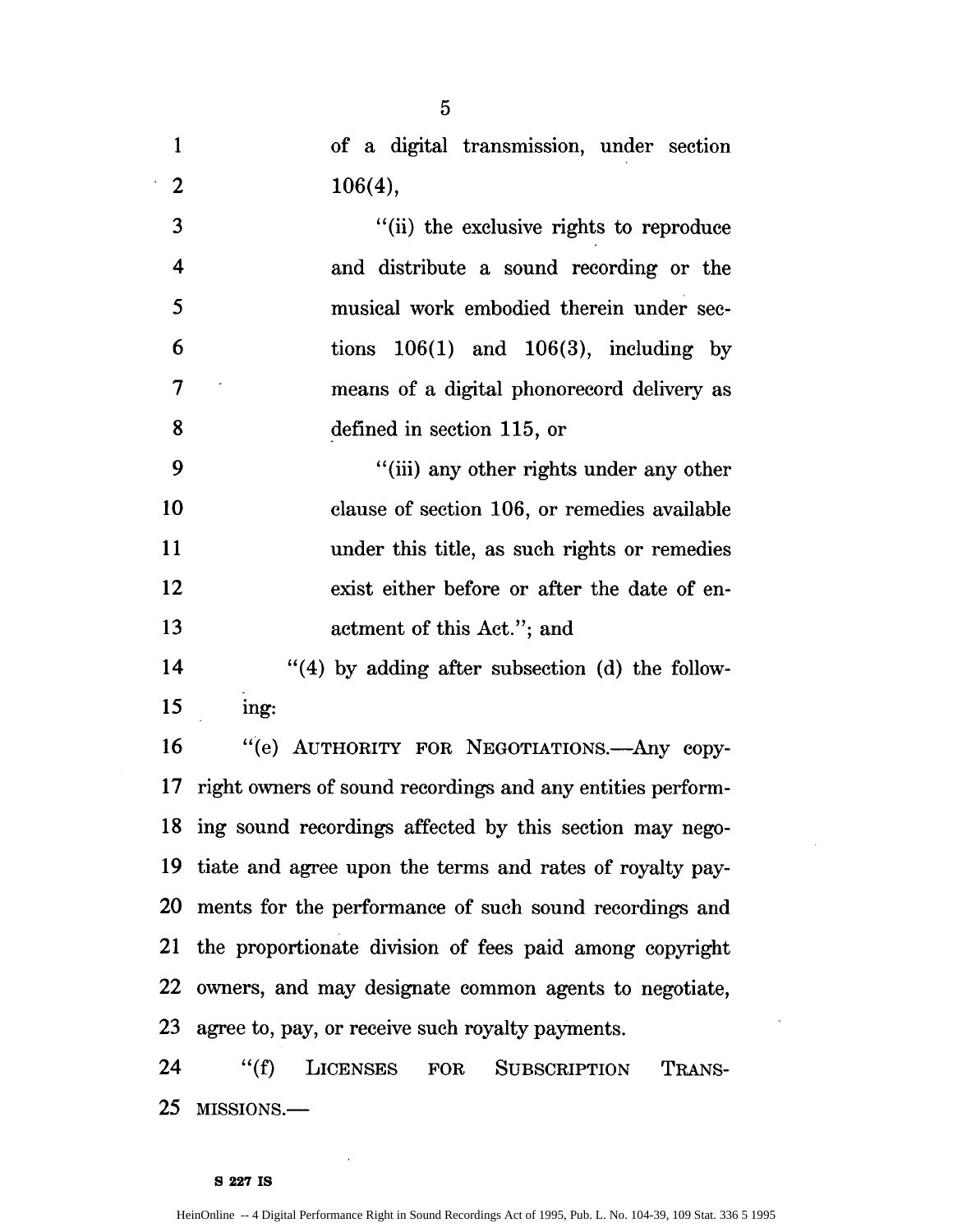$\frac{1}{1}$  (1) No later than thirty days after the enact-2 ment of this legislation, the Librarian of Congress 3 shall cause notice to be published in the Federal 4 Register of the initiation of voluntary negotiation 5 proceedings for the purpose of determining reason-**6** able terms and rates of royalty payments for the ac-7 tivities specified by subsection (d)(2) of this section 8 during the period beginning on the effective date of 9 this legislation and ending on December 31, 2000. 10 Such terms and rates shall distinguish among the **11** different types of digital transmission services then 12 in operation. Any copyright owners of sound record-13 ings or any entities performing sound recordings af-14 fected by this section may submit to the Librarian 15 of Congress licenses covering such activities with re-**16** spect to such sound recordings. The parties to each 17 negotiation proceeding shall bear their own costs.

18 "(2) In the absence of license agreements nego-19 tiated under paragraph (1), the Librarian of Con-20 gress shall, pursuant to chapter 8, convene a copy-21 right arbitration royalty panel to determine and pub-22 lish in the Federal Register a schedule of rates and 23 terms which, subject to paragraph (3), shall be bind-24 ing on all copyright owners of sound recordings and 25 entities performing sound recordings. In establishing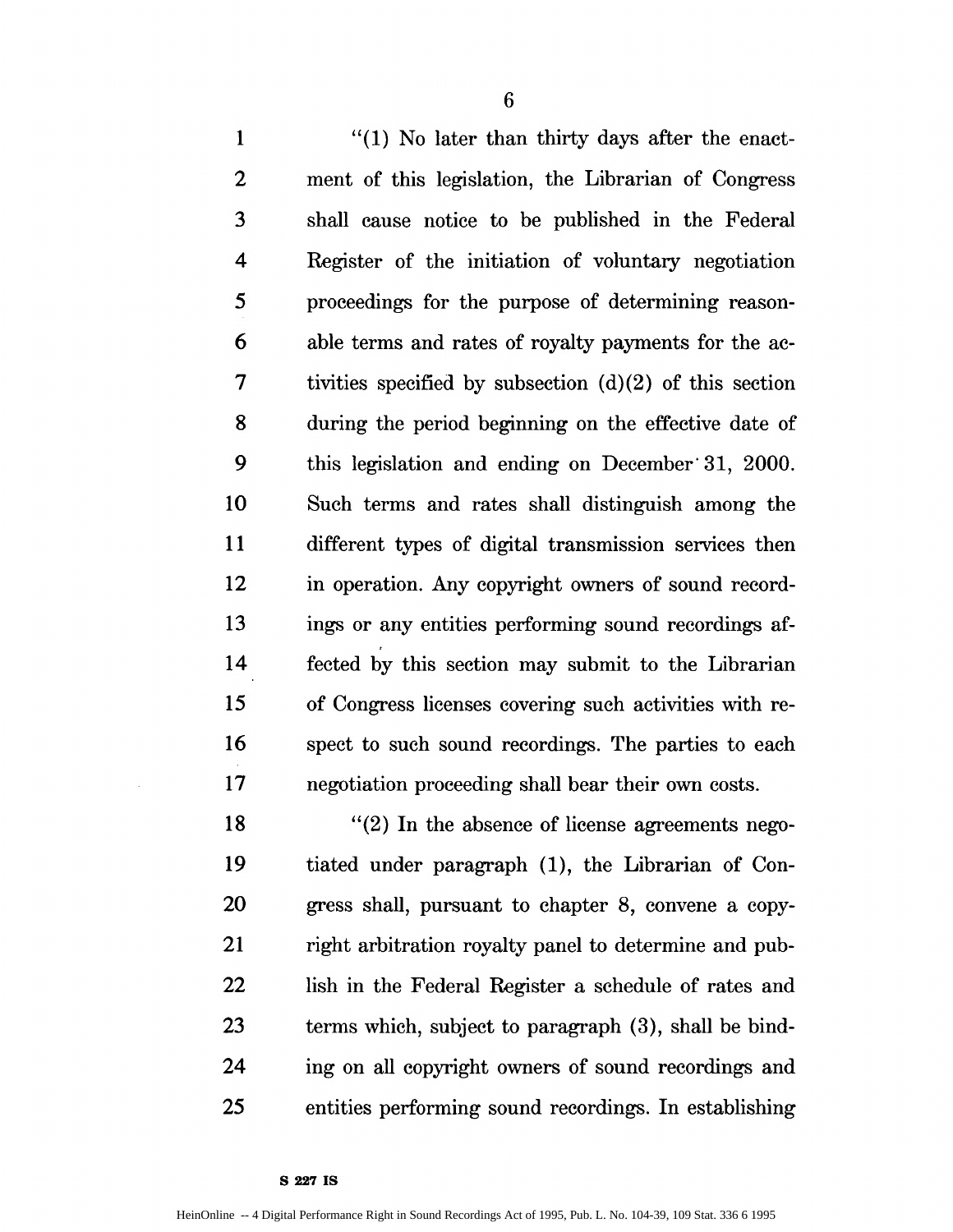1 such rates and terms the copyright arbitration roy-2 alty panel may consider the rates for comparable 3 types of digital transmission services and comparable 4 circumstances under voluntary license agreements 5 negotiated as provided in paragraph (1). The parties 6 to the proceeding shall bear the entire cost thereof 7 in such manner and proportion as the arbitration 8 panels shall direct. The Librarian of Congress shall 9 also establish requirements by which copyright own-10 ers may receive reasonable notice of the use of their **<sup>11</sup>**sound recordings under this section, and under 12 which records of such use shall be kept by entities 13 performing sound recordings.

14 "(3) License agreements voluntarily negotiated 15 at any time between one or more copyright owners 16 of sound recordings and one or more entities per-17 forming sound recordings shall be given effect in lieu 18 of any determination by the Librarian of Congress.

19 "(4) the procedures specified in paragraphs (1) 20 and (2) shall be repeated and concluded, in accord-21 ance with regulations that the Librarian of Congress 22 shall prescribe—

23  $((A)$  within a six-month period each time 24 that a petition is filed by any copyright owners 25 of sound recordings or any entities performing

**S 227 IS**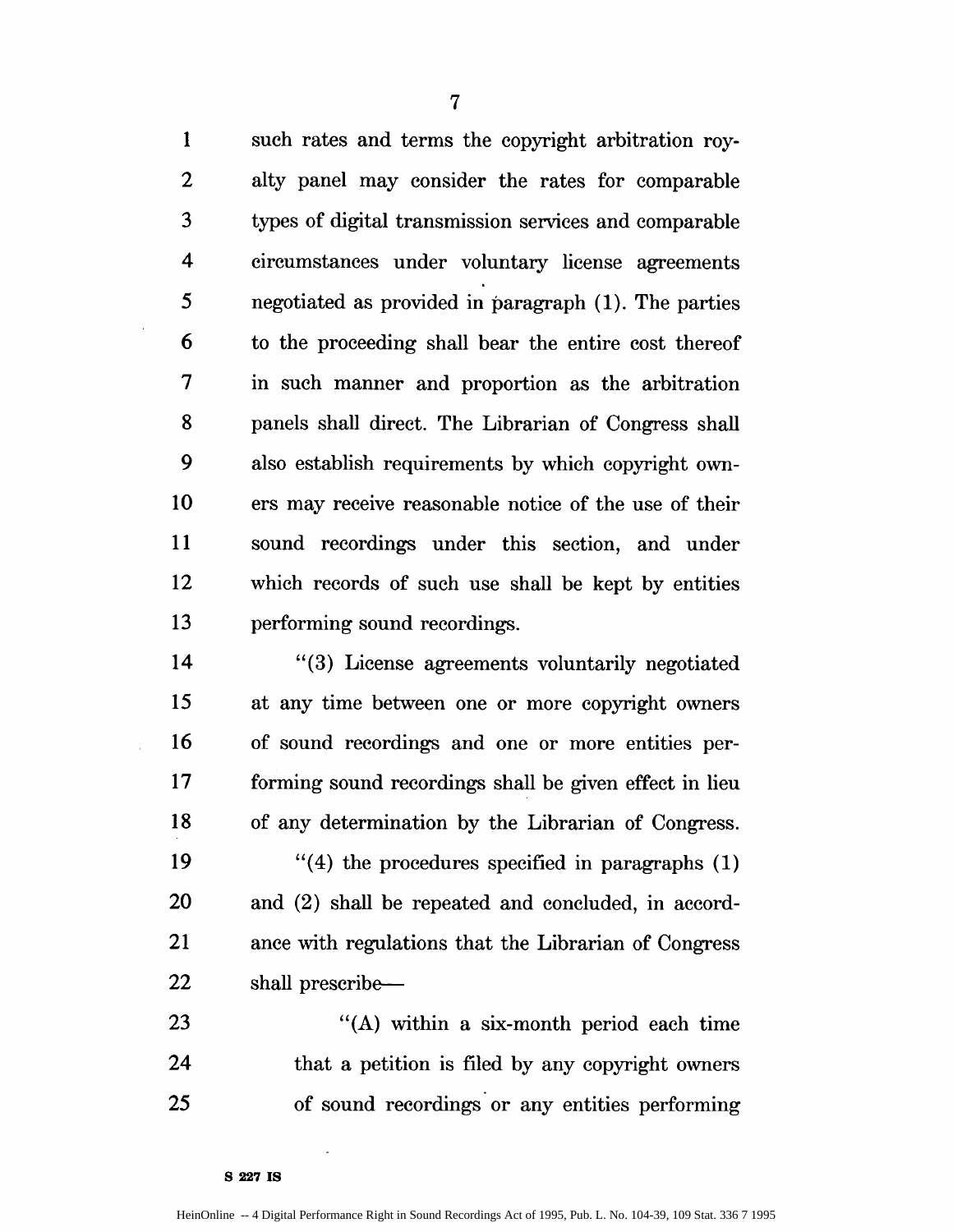| $\mathbf 1$      | sound recordings affected by this section indi-         |
|------------------|---------------------------------------------------------|
| $\boldsymbol{2}$ | cating that a new type of digital transmission          |
| 3                | service on which sound recordings are per-              |
| 4                | formed is or is about to become operational,            |
| 5                | and                                                     |
| 6                | "(B) between June 30 and December 31,                   |
| 7                | 2000 and at five-year intervals thereafter.             |
| 8                | $\cdot$ (5) Any person who wishes to perform a sound    |
| 9                | recording publicly by means of a subscription trans-    |
| 10               | mission under this subsection (f) may do so without     |
| 11               | infringing the exclusive right of the copyright owner   |
| 12               | of the sound recording by complying with such no-       |
| 13               | tice requirements as the Register of Copyrights shall   |
| 14               | prescribe by regulation and by paying royalty fees in   |
| 15               | accordance with this subsection, or, if such royalty    |
| 16               | fees have not been set, by agreeing to pay such roy-    |
| 17               | alty fees as shall be determined in accordance with     |
| 18               | this subsection, and any royalty payments in arrears    |
| 19               | shall be made on or before the twentieth day of the     |
| <b>20</b>        | month next succeeding the month in which the roy-       |
| 21               | alty fees are set.                                      |
| 22               | "(g) PROCEEDS FROM LICENSING OF SUBSCRIPTION            |
| 23               | TRANSMISSIONS.—In the case of a subscription trans-     |
| 24               | mission performance of a sound recording licensed under |

25 subsection (f) of this section, the copyright owner of the

#### **S 227 IS**

 $\sim$   $\sim$ 

 $\bar{z}$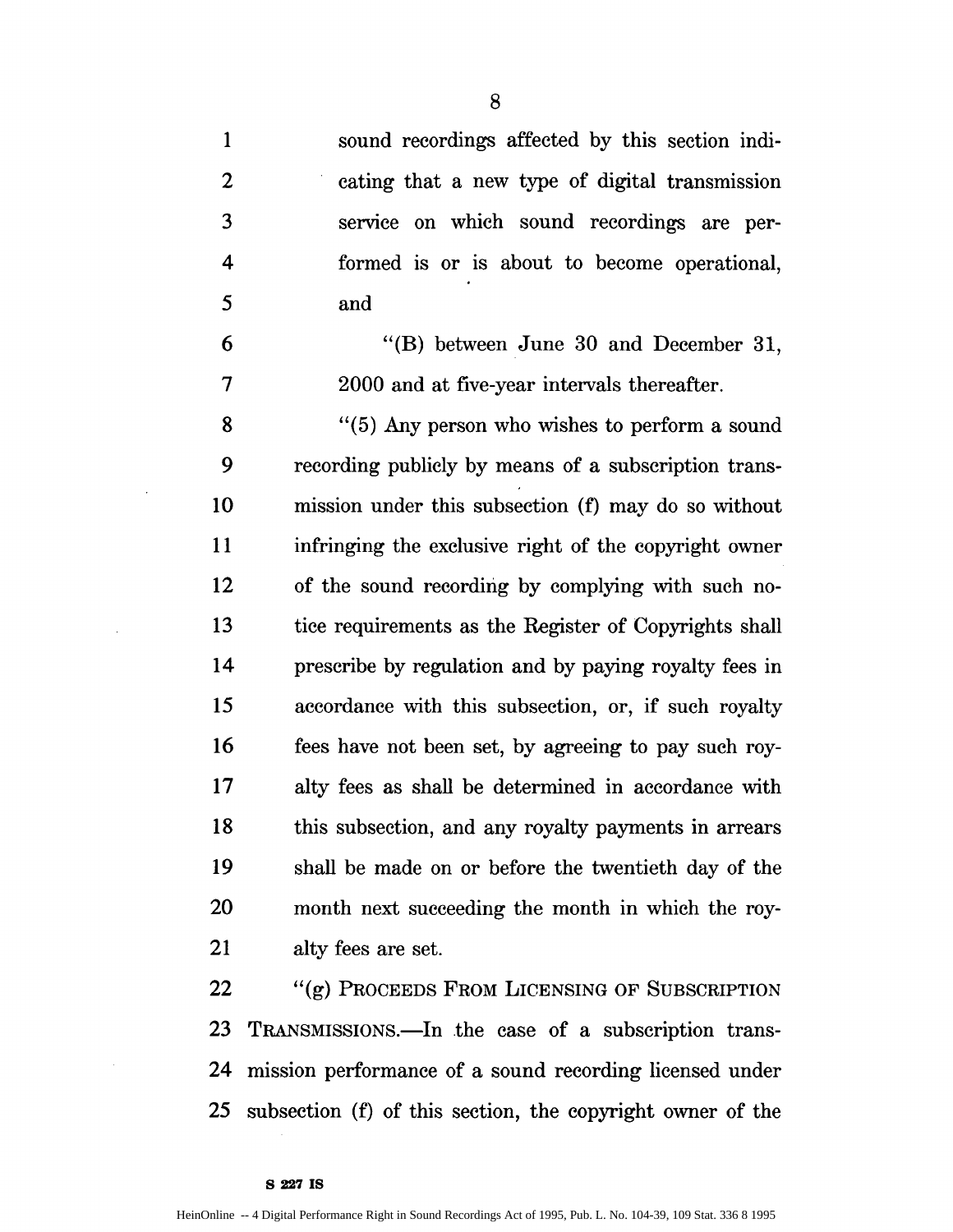1 exclusive right under section 106(6) of this title to publicly 2 perform a sound recording by means of a digital trans-3 mission shall allocate to recording artists in the following 4 manner its receipts from the licensing of subscription 5 transmission performances of the sound recording in ac-6 cordance with subsection (f) of this section:

**7** "(1) 2<sup>1</sup>/<sub>2</sub> percent of the receipts shall be depos-8 ited in an escrow account managed by an independ-9 ent administrator jointly appointed by copyright 10 owners of sound recordings and the American Fed-11 eration of Musicians (or any successor entity) to be 12 distributed to nonfeatured musicians (whether or not 13 members of the American Federation of Musicians) 14 who have performed on sound recordings.

15 "(2)  $2\frac{1}{2}$  percent of the receipts shall be depos-16 ited in an escrow account managed by an independ-17 ent administrator jointly appointed by copyright 18 owners of sound recordings and the American Fed-19 eration of Television and Radio Artists (or any suc-20 cessor entity) to be distributed to nonfeatured vocal-21 ists (whether or not members of the American Fed-22 eration of Television and Radio Artists) who have 23 performed on sound recordings.

24 "(3) 45 percent of the receipts shall be allo-25 cated, on a per sound recording basis, to the record-

 $S$  227 IS  $-2$ 

 $\epsilon$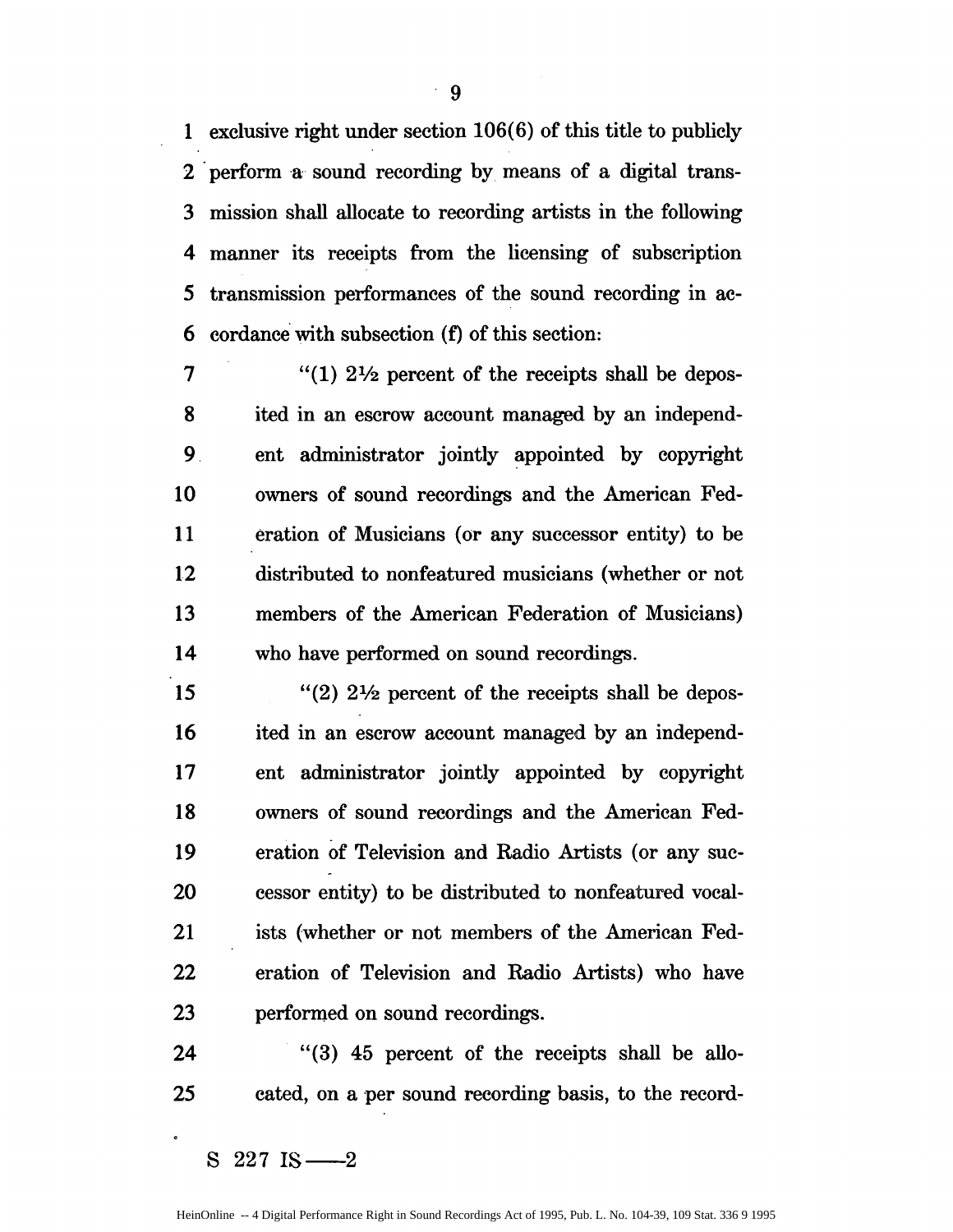1 ing artist or artists featured on such sound record-2 ing (or the persons conveying rights in the artists' 3 performance in the sound recordings).

4 "(h) LICENSING TO AFFILIATES.—Where the copy-5 right owner of a sound recording owns a controlling inter-**6** est in, or otherwise possesses the power directly or indi-7 rectly to exercise a controlling influence over the manage-8 ment or policies of, an entity engaging in digital trans-9 missions covered by section 106(6) and licenses to such 10 entity the right to publicly perform a sound recording by 11 means of a digital transmission, the copyright owner shall 12 make the licensed sound recording available under section 13 106(6) on similar terms and conditions to all other simi-14 larly-situated entities offering similar types of digital 15 transmission services, except that such copyright owner 16 may-

17 "(1) impose reasonable requirements for credit-18 worthiness; and

19 "(2) establish different prices, terms, and con-20 ditions to take into account the types of services of-21 fered, the duration of the license, the geographic re-22 gion, the numbers of subscribers served, and any 23 other relevant factors.

24 "(i) No EFFECT ON ROYALTIES FOR UNDERLYING 25 WORKS.—License fees payable for the public performance

## 10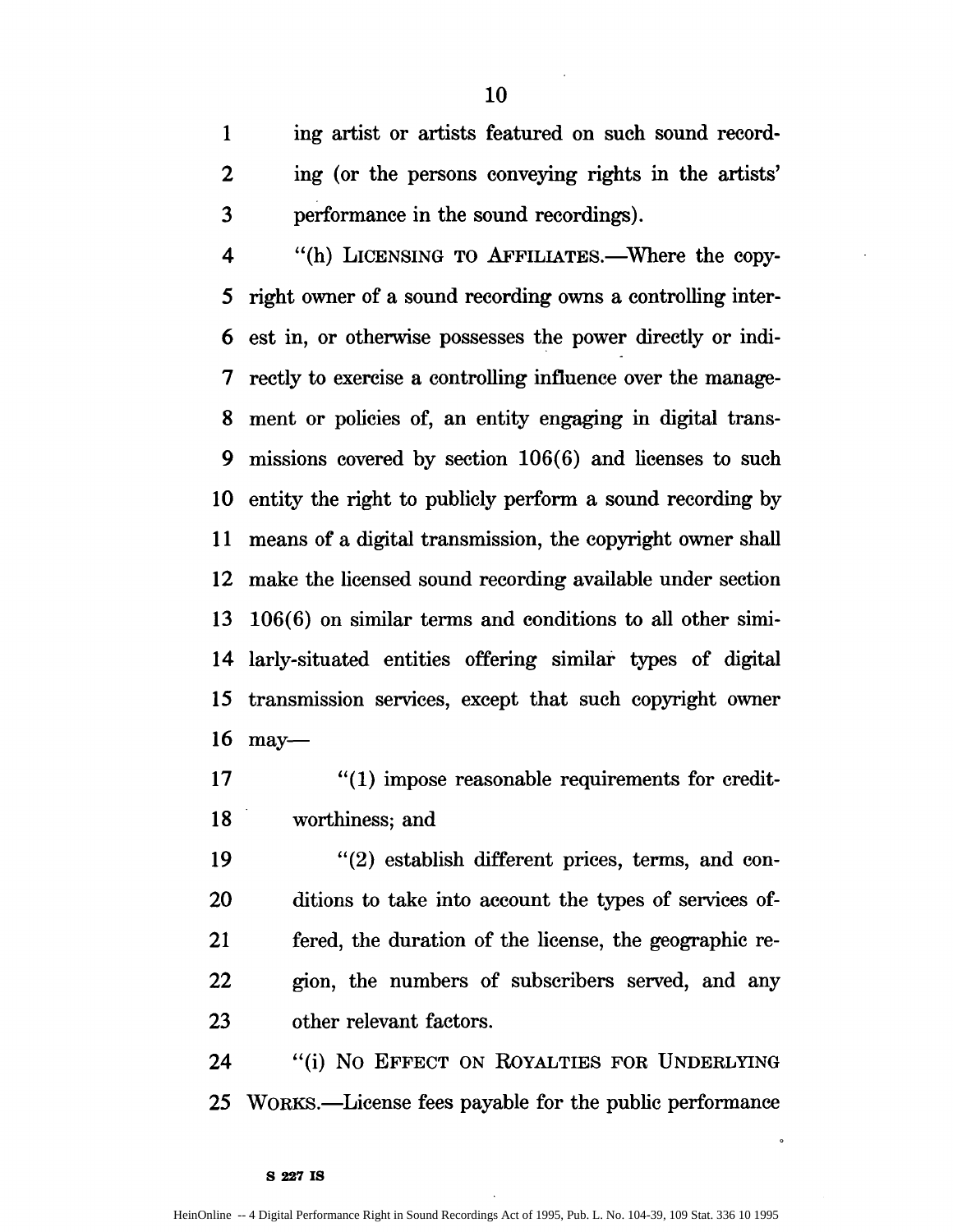1 of sound recordings under clause (6) of section **106** shall 2 not be taken into account in any administrative, judicial 3 or other governmental proceeding to set or adjust the roy-4 alties payable to copyright owners of musical works for **5** the public performance of their works.

6 "(j) DEFINITIONS.-As used in this section, the fol-7 lowing terms have the following meanings:

 $8$  "(1) A 'broadcast transmission' is a trans-9 mission made by a broadcast station licensed as such 10 by the Federal Communications Commission.

11 "(2) An 'interactive service' is one that enables 12 a member of the public to receive, on request, a 13 transmission of a particular sound recording chosen 14 by or on behalf of the recipient. The ability of indi-**15** viduals to request that particular sound recordings 16 be performed for reception by the public at large 17 does not make a service interactive. If an entity of-18 fers both interactive and non-interactive services (ei-19 ther concurrently or at different times), the non-20 interactive component shall not be treated as part of 21 an interactive service.

22 "(3) A 'nonsubscription transmission' is any 23 transmission that is not a subscription transmission. 24 "(4) The 'sound recording performance com-25 **plement'** is the transmission of no more than-

**S 227 IS**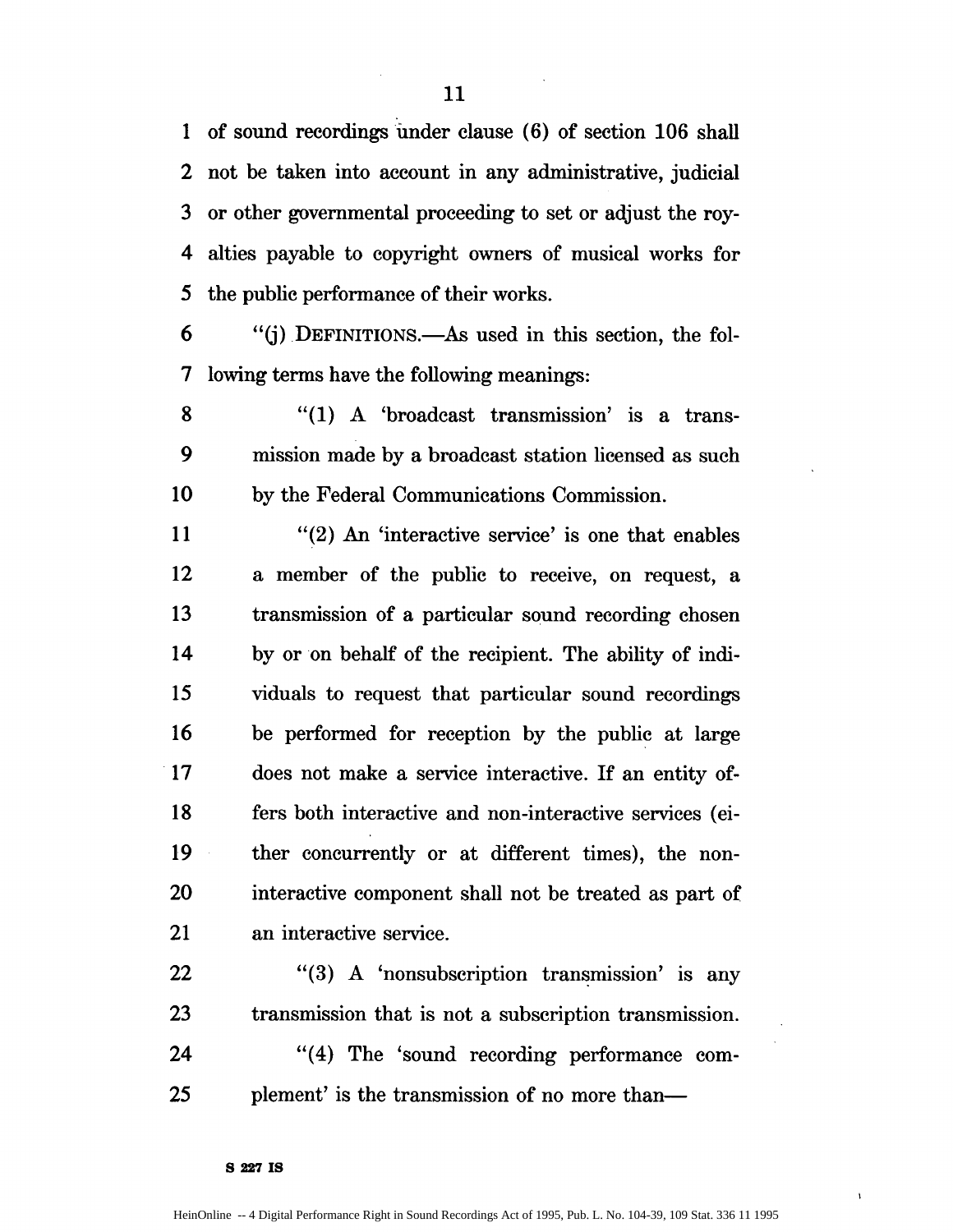**1** "(A) two selections each day of sound re-2 cordings embodied in any one phonorecord dis-3 tributed in the United States for ultimate sale 4 to consumers; or 5 "(B) three selections each day of sound re-**6 cordings of performances—** 7 "(i) by the same featured recording **8** artist, or 9 "(ii) embodied in any set of 10 phonorecords or compilation of sound re-11 cordings marketed together as a unit for 12 ultimate sale to consumers. 13 "(5) A 'subscription transmission' is a trans-14 mission that is controlled and limited to particular 15 recipients, and for which consideration is required to **16** be paid or otherwise given by or on behalf of the re-17 cipient to receive the transmission or a package of **18** transmissions including the transmission.".

**19 SEC. 4. SCOPE OF EXCLUSIVE RIGHTS IN NONDRAMATIC MUSICAL WORKS: COMPULSORY LICENSE FOR MAKING AND DISTRIBUTING PHONORECORDS.**

**23** Section 115 of title **17,** United State Code, is amend- $24$  ed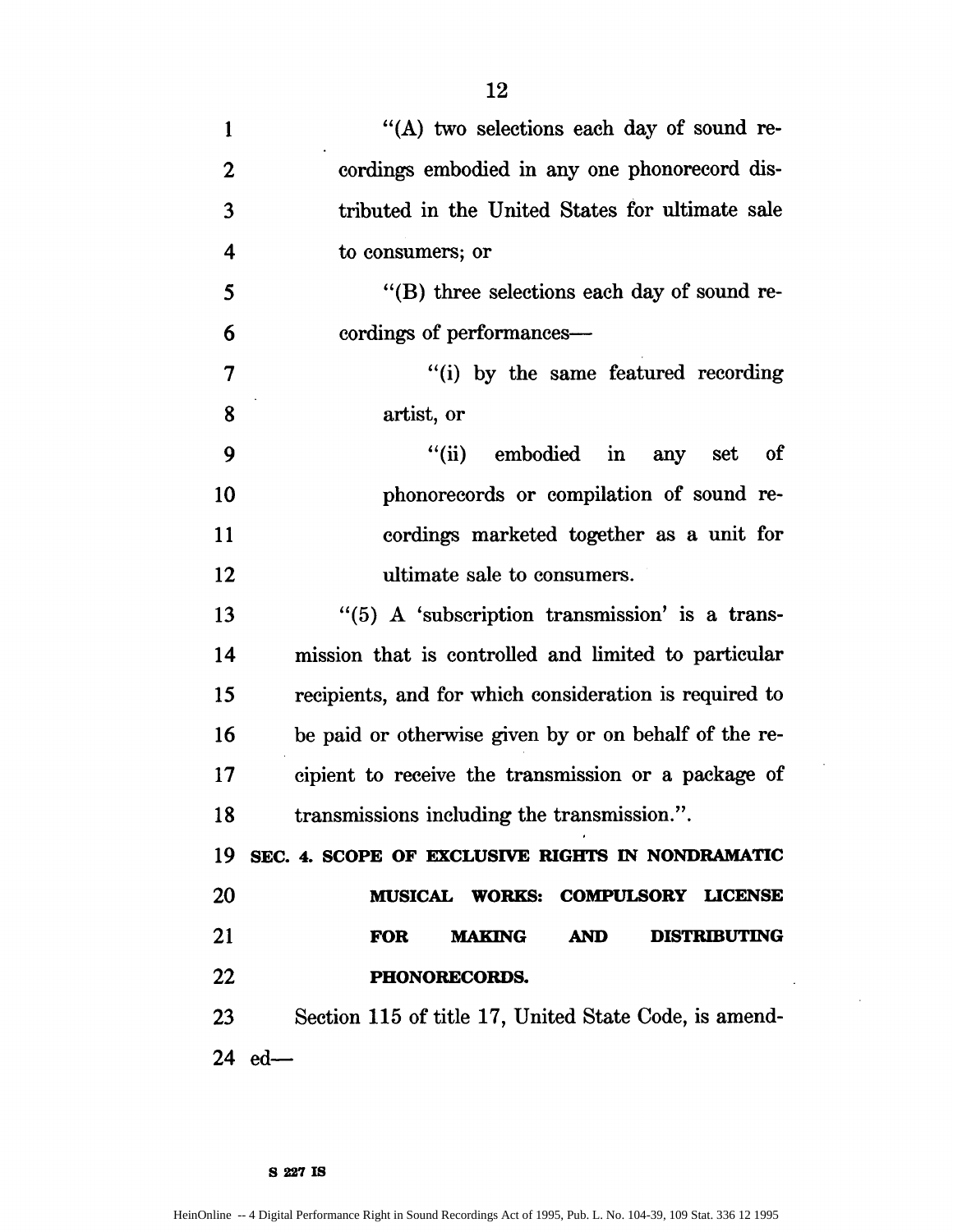1 **(1)** by inserting before the period at the end of 2 the second sentence in subsection (a)(1) the words 3 "including by means of a digital phonorecord deliv-4 ery";

5 (2) by inserting in the second sentence of sub-6 section  $(c)(2)$ , after the words "For this purpose," 7 the words "and other than as provided in clause **8 (3),";**

9 (3) by redesignating clauses  $(3)$ ,  $(4)$  and  $(5)$  of 10 subsection (c) as clauses (4), (5) and (6), respec-11 tively, and by inserting the following new clause:

12  $\frac{12}{3}(A)$  A compulsory license under this section 13 includes the right of the maker of a phonorecord of 14 a nondramatic musical work under subsection (a)(1) 15 to distribute or authorize distribution of the sound 16 recording of such phonorecord by means of a digital 17 transmission which constitutes a digital phonorecord 18 delivery, regardless of whether the digital trans-19 mission is also a public performance of the sound re-20 cording under section 106(6) of this title or of any 21 nondramatic musical work embodied therein under 22 section 106(4) of this title. For every digital phono-23 record delivery by or under the authority of the com-24 pulsory licensee, the royalty payable by the compul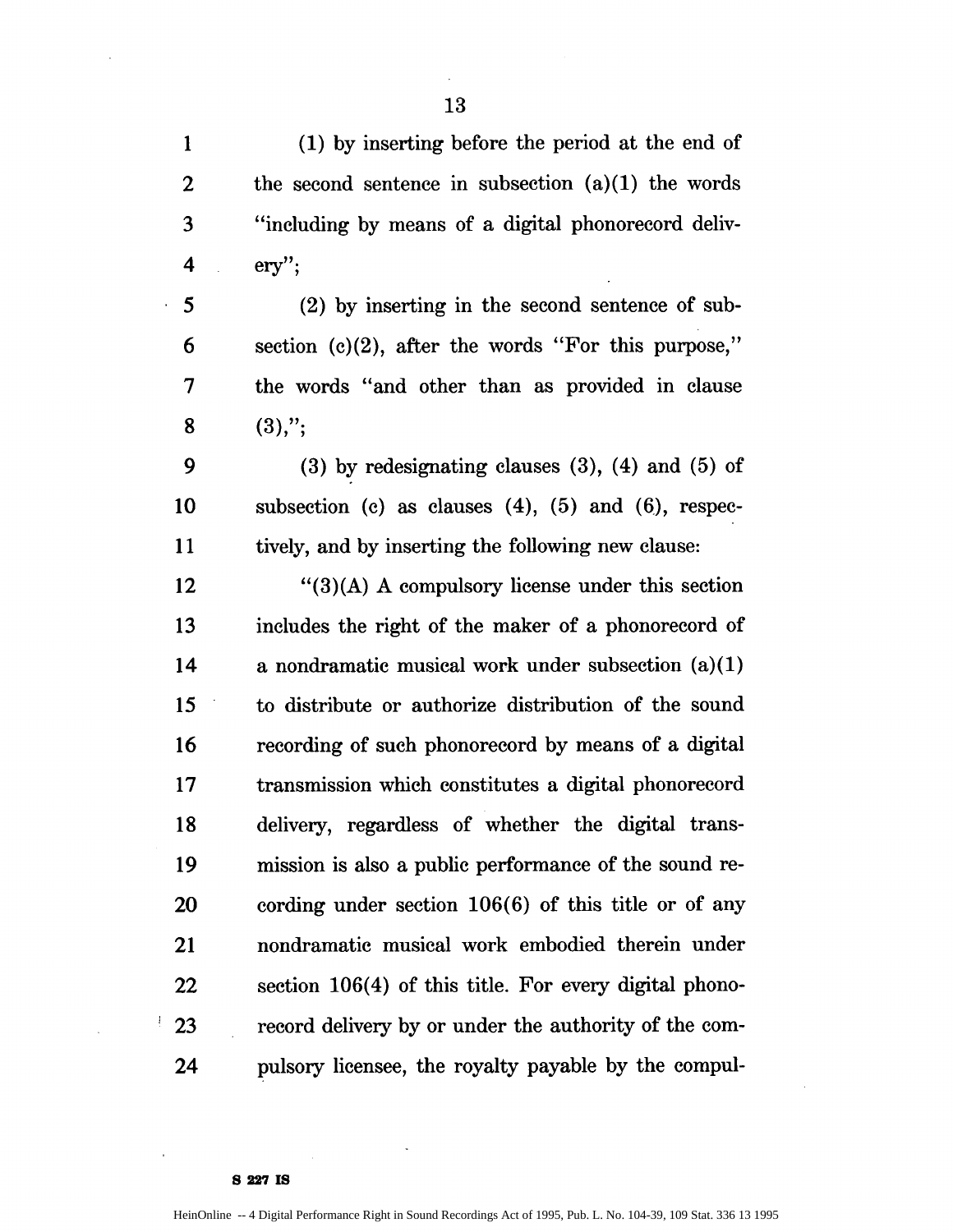1 sory licensee shall be the royalty prescribed under 2 clause (2) and chapter 8 of this title.

3 "(B) Independent of any right of public per-4 formance under section 106(4), the copyright owner 5 of a nondramatic musical work embodied in a sound 6 recording has the right to receive royalty payments 7 at the rates prescribed under this subsection when 8 the digital transmission of that sound recording con-9 stitutes a digital phonorecord delivery. Unless au-10 thorized by said copyright owner of the nondramatic 11 musical work or by any person who has obtained a 12 compulsory license under this section, such a digital 13 transmission, by whomever made, shall be actionable 14 by the copyright owner in the nondramatic musical 15 work as an act of infringement: *Provided, however,* 16 That no such cause of action may be brought 17 against a copyright owner of a sound recording un-18 less it authorized the digital phonorecord delivery. 19 Any such cause of action shall be in addition to 20 those available to the copyright owner of the musical 21 work under section 106(4) and the copyright owner 22 of the sound recording with respect to digital phono-23 record deliveries and under section 106(6).

24 "(C) Nothing in section 1008 shall be construed 25 to prevent the exercise of the rights and remedies al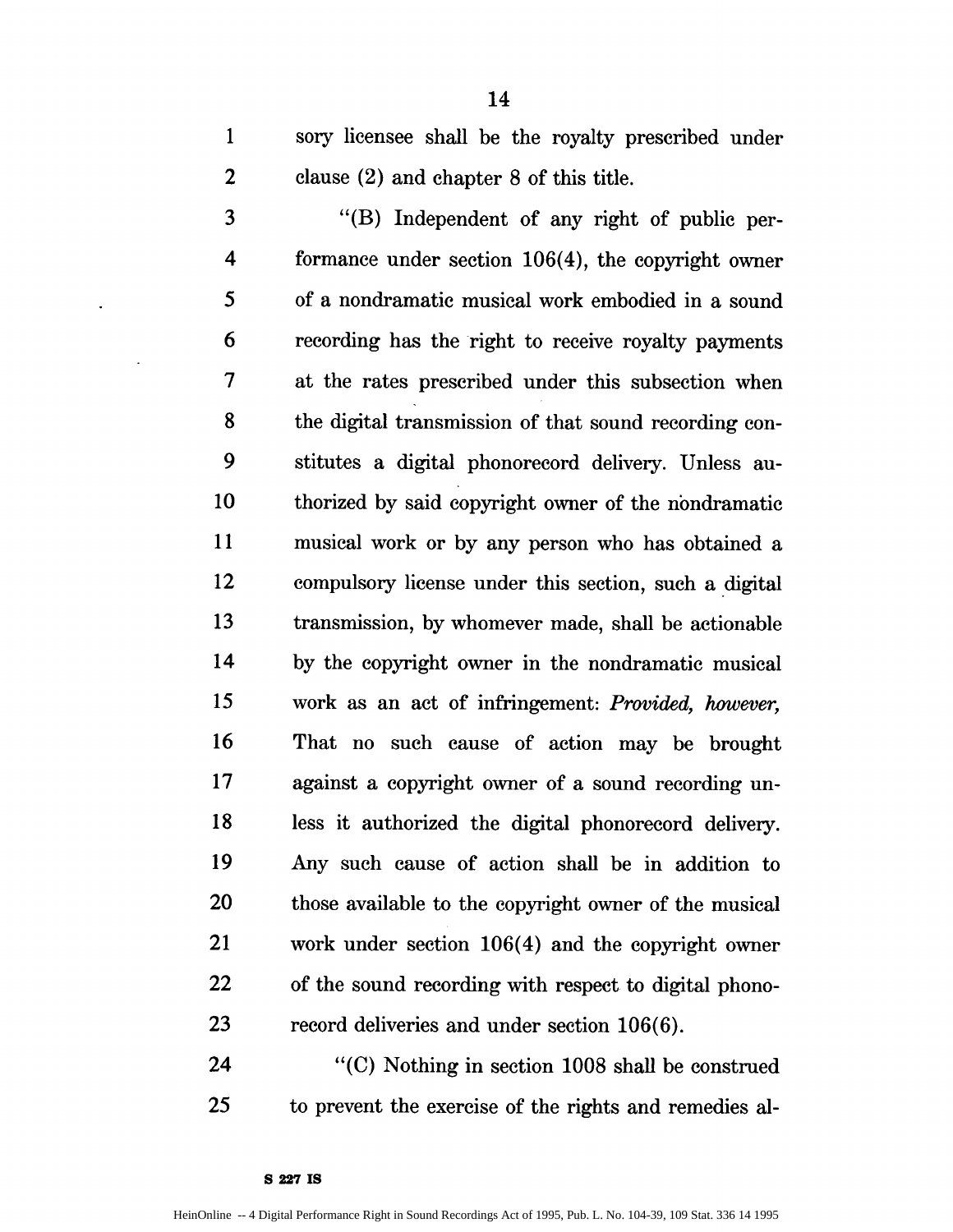1 lowed by clauses (3) and (7) and chapter 5 in the 2 event of a digital phonorecord delivery, except that 3 no action alleging infringement of copyright may be 4 brought under this title against a manufacturer, im-5 porter or distributor of a digital audio recording de-**6** vice, a digital audio recording medium, an analog re-7 cording device, or an analog recording medium, or 8 against a consumer, based on the actions described 9 in such section.

10 "(D) Nothing in this section annuls or limits in 11 any way (i) the exclusive right to publicly perform 12 a sound recording or the musical work embodied 13 therein, including by means of a digital trans-14 mission, under sections 106(4) and 106(6), (ii) ex-15 cept for the compulsory licensing under the condi-16 tions specified by this section, the exclusive rights to 17 reproduce and distribute the sound recording and 18 the musical work embodied therein under sections 19 106(1) and 106(3), including by means of a digital 20 phonorecord delivery, or (iii) any other rights under 21 any other clause of section 106, or remedies avail-22 able under this title, as such rights or remedies exist 23 either before or after the date of enactment of this 24 Act."; and

*25* (4) by adding after subsection (c) the following:

**2**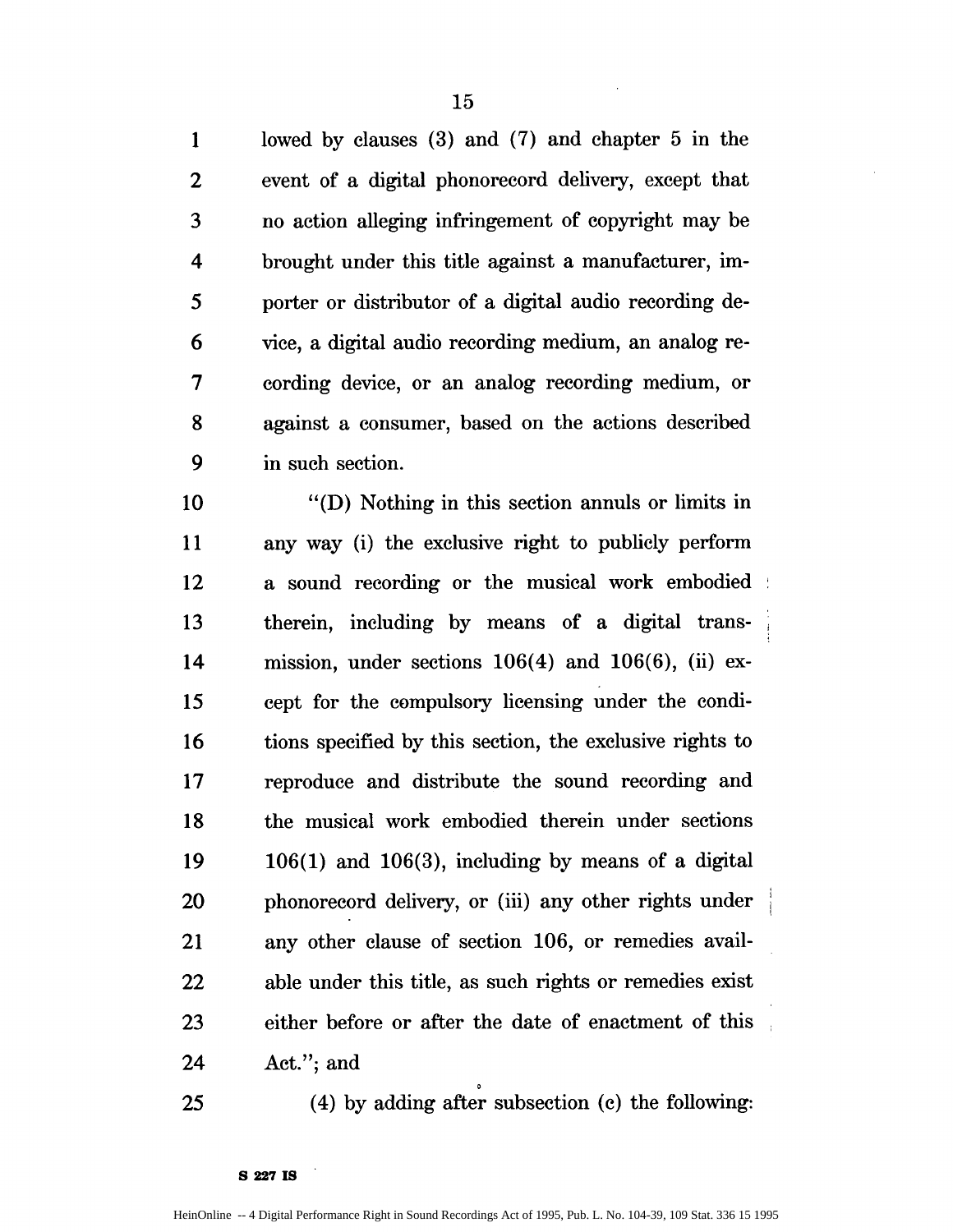1 "(d) DEFINITIONS.-AS used in this section, the fol-2 lowing term has the following meaning: A 'digital phono-3 record delivery' is each individual digital transmission of 4 a sound recording which results in a specifically identified 5 reproduction by or for any transmission recipient of a pho-**6** norecord of that sound recording, regardless of whether 7 the digital transmission is also a public performance of **8** the sound recording or any nondramatic musical work em-9 bodied therein.".

# **10 SEC. 5. CONFORMING AMENDMENTS.**

11 (a) DEFINITIONS.-Section 101 of title 17, United 12 States Code, is amended by inserting after the definition 13 of "device", "machine", or "process" the following:

14 "A 'digital transmission' is a transmission in 15 whole or in part in a' digital or other non-analog for-16 mat.".

17 **(b)** LIMITATIONS ON EXCLUSIVE RIGHTS: SECOND-**18** ARY TRANSMISSIONS.-Section 111(c)(1) of title 17, 19 United States Code, is amended in the first sentence by 20 striking "The" and inserting "Except in the case of a per-21 formance of a sound recording in the course of a digital 22 transmission, the".

23 **(c)** LIMITATIONS ON EXCLUSIVE RIGHTS: SECOND-24 ARY TRANSMISSIONS OF SUPERSTATIONS AND NETWORK 0 25 STATIONS FOR PRIVATE HOME VIEWING.-Section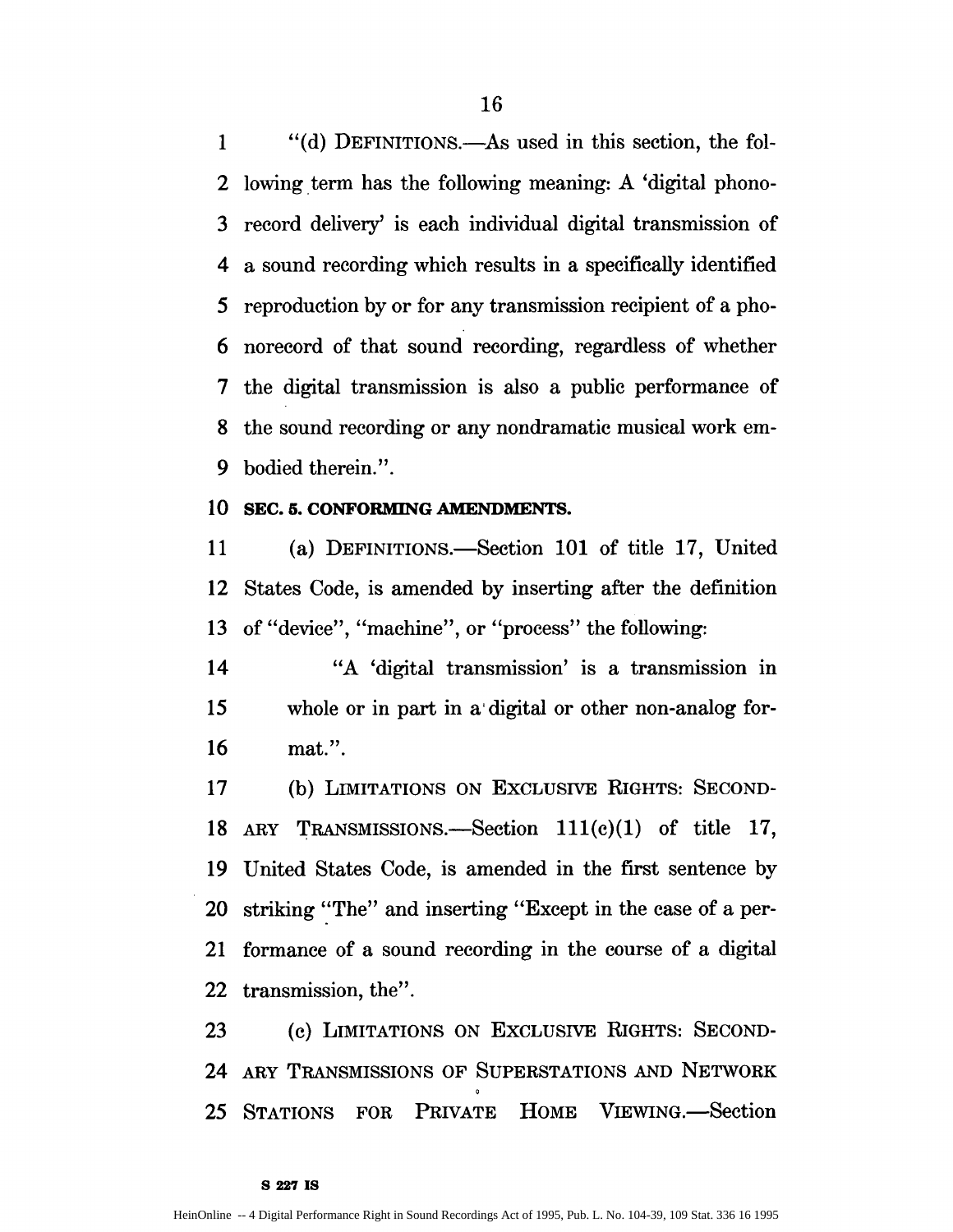1 119(a)(1) of title 17, United States Code, is amended by 2 striking "Subject to" and inserting "Except in the case 3 of a performance of a sound recording in the course of 4 a digital transmission, and subject to".

5 (d) COPYRIGHT ARBITRATION ROYALTY **PANELS.-**  $6$  (1) Section 801(b)(1) of title 17, United States 7 Code, is amended in the first and second sentences 8 by inserting "114" before "115".

9 (2) Section 802(c) of title 17, United States 10 Code, is amended in the third sentence by deleting **11** "section 111, 116, or 119," and inserting "section 12 111, 114, 116, or 119, any person entitled to a com-13 pulsory license under section 114(d), any person en-14 titled to a compulsory license under section 115,".

15 (3) Section  $802(g)$  of title 17, United States 16 Code, is amended in the third sentence by inserting 17 after "111" ", 114".

18 (4) Section  $802(h)(2)$  of title 17, United States 19 Code, is amended by inserting after "111" ", 114". 20 **SEC. 6. EFFECTIVE DATE.**

21 This Act shall become effective three months after 22 the date of enactment, except that the provisions of sec-23 tions 114(e) and 114(f) shall take effect immediately upon 24 enactment.

**0**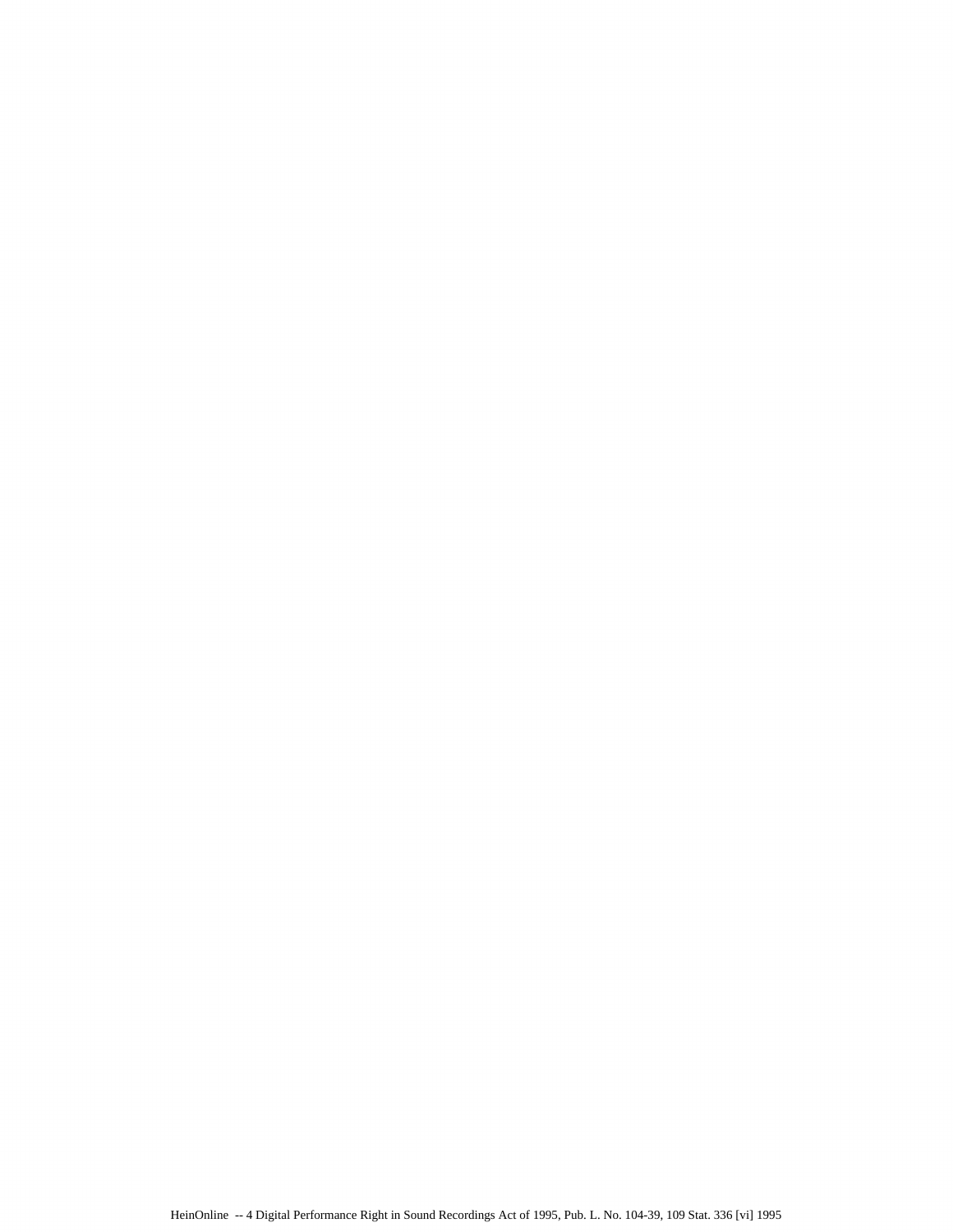HeinOnline -- 4 Digital Performance Right in Sound Recordings Act of 1995, Pub. L. No. 104-39, 109 Stat. 336 [vii] 1995